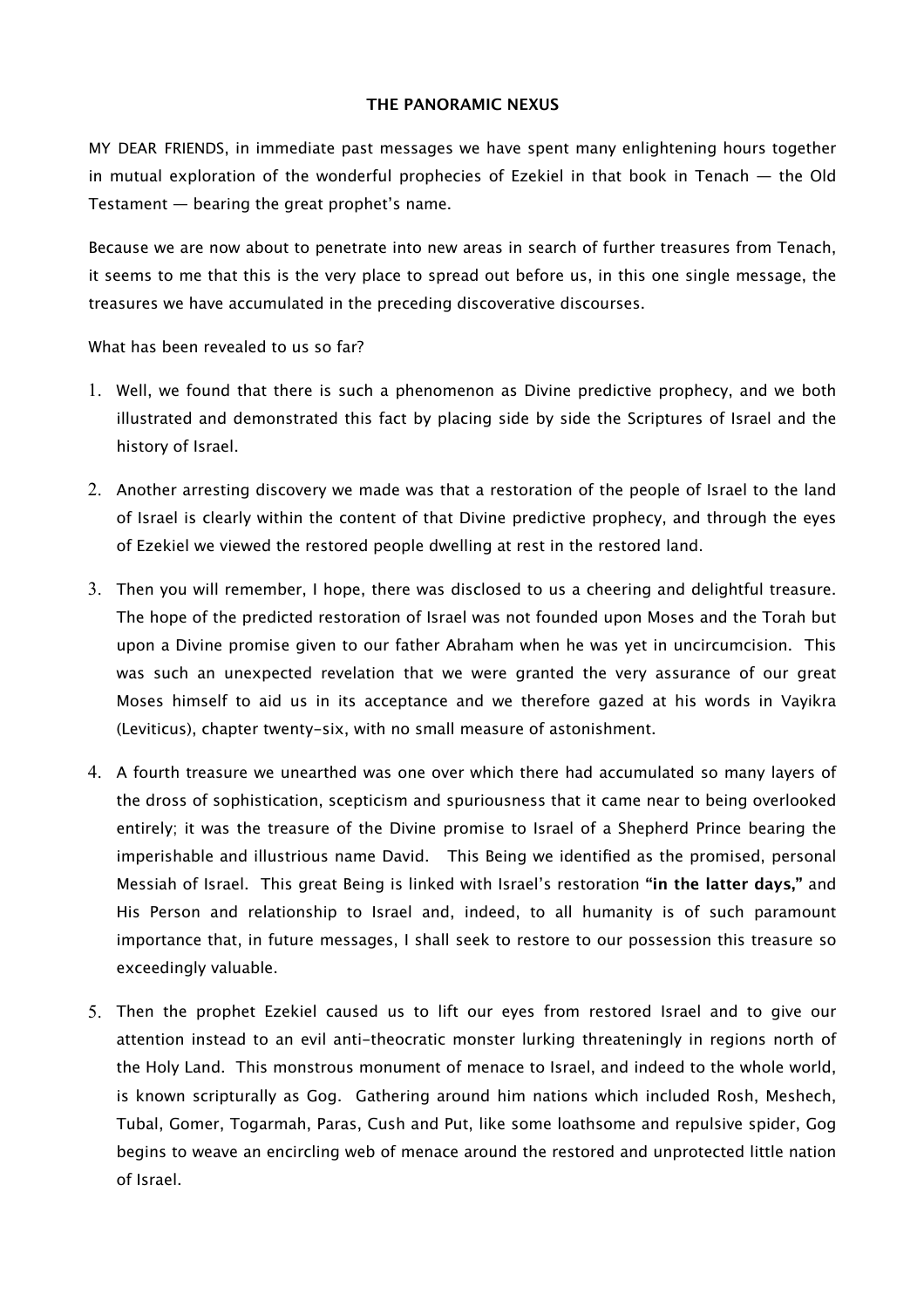- 6. Other ethnic groups known as Sheba, Dedan, and Tarshish either protest against this unfolding and enfolding web or inquire regarding it.
- 7. Suddenly the northern spider springs towards its prey only to be crushed and destroyed under the iron heel of a Divine intervention so obviously supernatural in manifestation that even a sceptical world is convinced that there is a God Who rules and overrules in the affairs of men and nations.
- 8. Such, my friends, were the Treasures from Tenach we discovered in our past messages and which rang down the curtain on the Divine drama of predictive prophecy in the sphere in which we were investigating it.

Now very naturally our interest became excited as we viewed a prophetic spectacle which could and would have challenged the combined technical and creative resources of the modern motion picture industry to portray it.

But more. We were stabbed into intense inquiry when, silhouetted against the spectacular and colourful horizon of Divine predictive prophecy, we saw the State of Israel, Medinat Yisrael, as it exists today.

Was there a possible or potential relationship between the prophecies and the present? After all, Israel was back in the land and north of him was a great, godless, anti-theocratic power menacing not only Israel but, as I said, all the world.

Realising the importance of our inquiries, you will recall that it was right here — right at this point — we broke our subject into two distinct sections just as clearly as splitting an apple into two halves. The first section had been restricted to setting forth what the Divine Scriptures actually declared; the second section was marked off as an area in which we felt at liberty to express our fallible human opinions provided, of course, we acknowledged them to be such. In the first section we dogmatised perhaps just a little; in the second section we deduced a lot.

Within the luminous circumference of express Scripture revelation we may roam through spiritual parklands of positive perspectives, distinct and definite enough, not only to satisfy the most galvanic dogmatist, but also to justify his explosive positivism within its vast and assuring precincts.

When, however, we lift the latch of this area and pass beyond Divine revelation into the lesser realms of human opinion and deduction — realms quite desirable and legitimate, again, where recognised as such — certainty must cease; positivism must pause; fanaticism must fade, and dogmatism must curly up on its mat and doze.

Recognising the region of human speculation into which we had emerged, we ventured to suggest  $-$  just suggest  $-$  to you lines of deduction which pointed to the possible identity of Gog and his